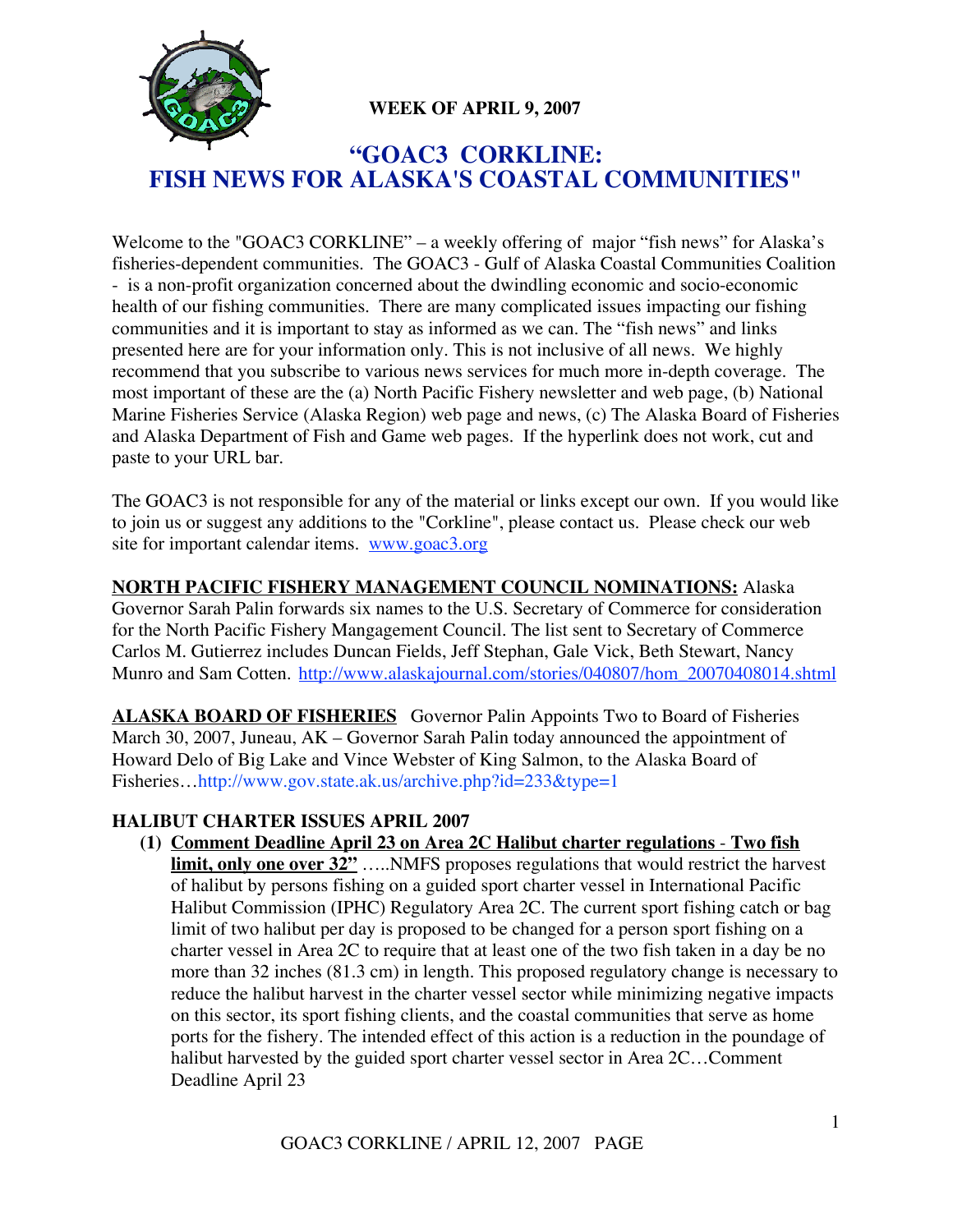http://a257.g.akamaitech.net/7/257/2422/01jan20071800/edocket.access.gpo.gov/2007/E 7-6422.htm Draft for NOAA Fisheries Service Review- Regulatory Amendment to Modify the Halibut Bag Limit In the Halibut Charter Fisheries In IPHC Regulatory Area 2C http://www.fakr.noaa.gov/analyses/halibut/draft2cbaglimit\_earirirfa0307.pdf

### (2) **North Pacific Fishery Management Council Newsletter and action from April Council meeting:** Measure to limit halibut fishing could take effect in '09. The North Pacific Fishery Management Council this weekend took final action that could put a halibut charter moratorium in place. The move still has to be approved and signed into law by the U.S. secretary of Commerce. If signed, the expected implementation date is the 2009 fishing season.To quality for a moratorium permit, charterboat owners would have to have taken at least five trips in 2004 and 2005. Fifteen halibut trips qualifies the boat owner for a transferable permit. **NPFMC Halibut Charter Motions:** Moratorium http://www.fakr.noaa.gov/npfmc/current\_issues/halibut\_issues/CharterHalibutMotion307 .pdf Compensated Reallocation

http://www.fakr.noaa.gov/npfmc/current\_issues/halibut\_issues/CharterHalibutMotion307 .pdf GHL Measures for 2008 http://www.fakr.noaa.gov/npfmc/current\_issues/halibut\_issues/CharterIFQ/Apr07GHLM

otion.pdf Allocation http://www.fakr.noaa.gov/npfmc/current\_issues/halibut\_issues/CharterIFQ/AllocationM otionApr07.pdfSee NPFMC newsletter for April 2007 /www.fakr.noaa.gov/npfmc/ …

Kodiak supports this action. http://www.kodiakdailymirror.com/?pid=19&id=4555

**(3) To reduce charter catch, halibut size limit enacted in Southeast** Federal fisheries official are proposing new harvest limits on anglers fishing on a guided sport charter in Southeast Alaska, requiring that at least one of two fish taken in a day be no more than 32 inches long. *Alaska Journal of Commerce* April 12, 2007 http://www.alaskajournal.com/

## **CRAB RATIONALIZATION APRIL 2007**

- **1. Crewman's Association asks for share of crab quota** The Crewman's Association, based in Kodiak, is asking the North Pacific Fishery Management Council to reallocate to crewmen a percentage of individual fishing quotas for crab. *Alaska Journal of Commerce* April 12, 2007 http://www.alaskajournal.com/
- **2.** Confidentiality and Data Quality Protocols for BSAI Crab Economic Data 4/07 Binding Arbitration Report 4/07 18 Month Review of Crab Rationalization Program 4/07 http://www.fakr.noaa.gov/npfmc/current\_issues/crab/crabcoop.htm

## **BYCATCH ISSUES APRIL 2007**

**3. NPFMC Salmon Bycatch committee meets April 27, Anchorage**: Salmon Bycatch Workgroup will meet in Anchorage, AK….Friday, April 27, 2007, http://a257.g.akamaitech.net/7/257/2422/01jan20071800/edocket.access.gpo.gov/2007/E 7-6714.htm…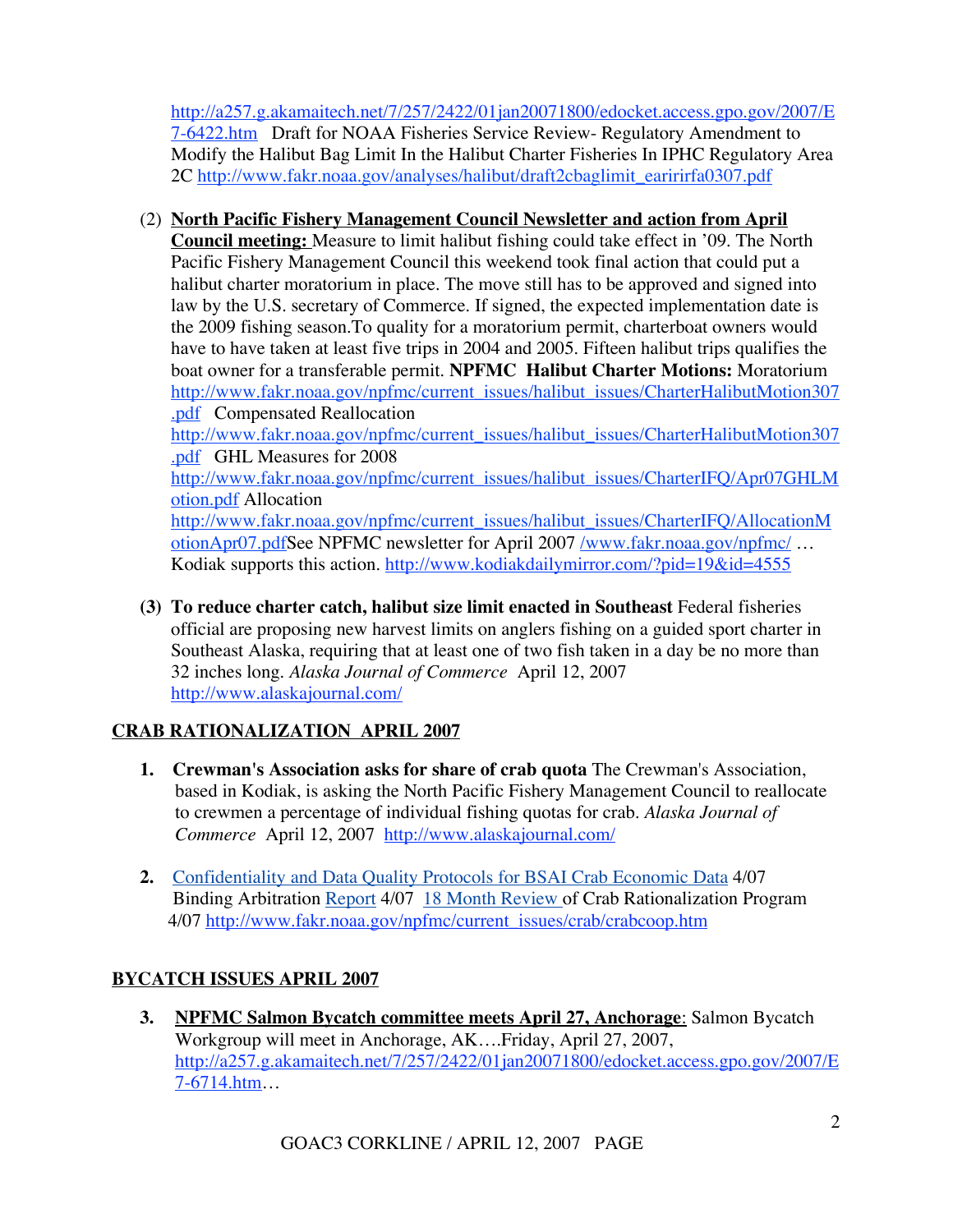#### **4. NPFMC Salmon Bycatch page:** http://www.fakr.noaa.gov/npfmc/current\_issues/bycatch/bycatch.htm

**5. NMFS comment deadline May 25 on Amendment 84 – salmon bycatch** http://a257.g.akamaitech.net/7/257/2422/01jan20071800/edocket.access.gpo.gov/2007/E 7-5474.htm

### **SEAFOOD PROMOTION:**

- **1. NOAA Publishes Seafood Promotion Council Final Rule:** A new final rule, which published in the Federal Register on April 11, 2007, provides a framework for the establishment of Seafood Promotion Councils. This program is designed to inform consumers about the quality of the seafood they purchase. Under the framework of this rule, Seafood Promotion Councils may be established by petitioners who produce a particular seafood product. A referendum of that particular industry's participants must be held to approve the establishment of a Council. Participation in the Seafood Promotion Council program is voluntary, and only those wishing to participate in the Council will pay any fees. The Seafood Promotion Councils will not be funded by the federal government. Any money spent by the federal government in the creation of a Council will be recovered from the petitioners or the Council……A Seafood Promotion Council can establish brand labels to designate product quality standards have been achieved. Product endorsements must be based on scientifically valid information. Misleading information will not be allowed as part of a marketing campaign. The Secretary of Commerce or his designee will sit on the Seafood Promotion Council board to approve marketing plans and ensure compliance with required federal regulations. An annual audit of Council operating expenses will be conducted to ensure that funds are used appropriately and that stated objectives to increase demand for seafood are met. Questions about the program may be directed to John.M.Ward@noaa.gov. To file a petition, contact Gordon.J.Helm@noaa.gov
- **2. From INTRAFISH** http://www.intrafish.no/global/news/**U.S. OKs plan to create network of seafood marketing groups; ASMI opposes move**. The U.S. government will create new seafood marketing councils to help increase the general demand for fish under an initiative finalized Wednesday. (Must subscribe to INTRAFISH to get story.)
- **3. "Increasing value of seafood could lead to more flying fish"** By Margaret Bauman Alaska Journal of Commerce Publication Date: 03/11/07 http://www.alaskajournal.com/
- **4. Ensuring fresh fish arrives in good shape is no easy task**.. Alaska seafood processors shipping fresh product already face many logistical challenges in delivering premium fish, and increasing customer and government demands aren't going to make it any easier. *Alaska Journal of Commerce* April 12, 2007 http://www.alaskajournal.com/
- **5. Ensuring fresh fish arrives in good shape is no easy task**: Alaska seafood processors shipping fresh product already face many logistical challenges in delivering premium fish, and increasing customer and government demands aren't going to make it any easier. *Alaska Journal of Commerce* April 12, 2007 http://www.alaskajournal.com/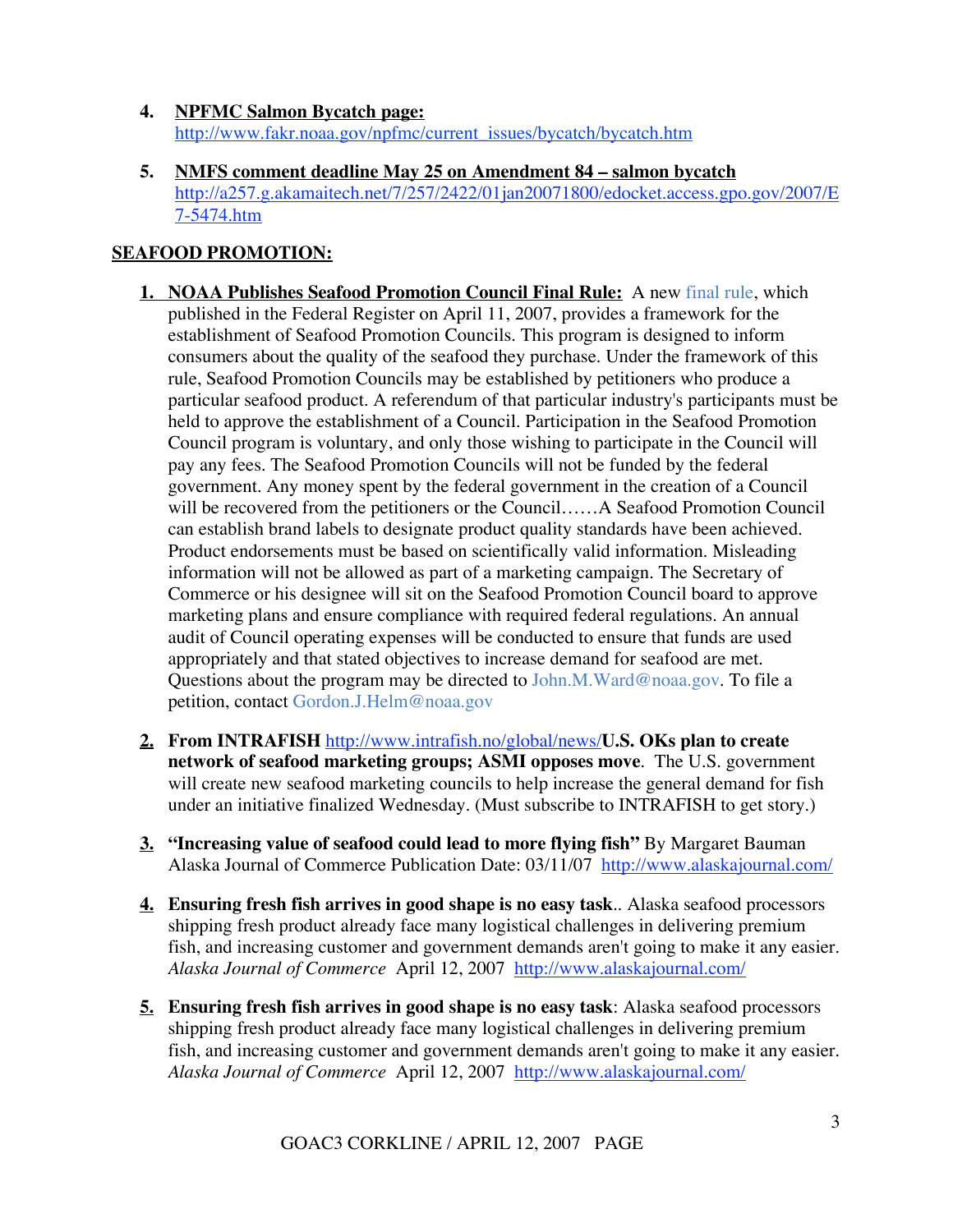### **OFF-SHORE AQUACULTURE**

- 1. **Senator Lisa Murkowski sponsers bill to prohibit federal off-shore aquaculture until further requirements established:** S.533 : A bill to amend the National Aquaculture Act of 1980 to prohibit the issuance of permits for marine aquaculture facilities until requirements for the permits are enacted into law.\_**Sponsor:** Sen Murkowski, Lisa [AK] (introduced 2/8/2007) **Cosponsors** (None) \_**Committees:** Senate Agriculture, Nutrition, and Forestry
- 2. **Alaska Administration calls for moratorium on U.S. fish farming** Gov. Sarah Palin is calling for provisions in the federal Aquaculture Act to prevent potential damage to Alaska's fisheries. *Alaska Journal of Commerce http://www.alaskajournal.com/*
- 3. **Governor Palin Asks for Changes to Federal Fish Farm Proposal** April 4, 2007, Juneau, Alaska – Governor Sarah Palin today expressed her administration's objections to elements of the federal government's proposal to allow fish farms in the open ocean off of America's coasts."While the latest proposal is an improvement over past versions, we still want to make sure that there will be adequate protections for Alaska's worldrenowned wild fisheries in the event it passes into law," Governor Palin said. "Alaska's fishing industry has had great success in recent years by extolling the virtues of our wild seafood; we must make sure that any new federal laws don't muddle this message." http://www.gov.state.ak.us/news.php?id=252
- 4. **A task force is urging Congress to enact legislation to ensure that strong environmental standards are in place to regulate the siting and conduct of offshore marine aquaculture.** At the same time, the Marine Aquaculture Task Force suggests that the federal government should provide funding and incentives for research, development and deployment of technologies and techniques for sustainable marine aquaculture. The Task Force— an independent panel of leaders from scientific, policymaking, business and conservation institutions organized by researchers from WHOI—was charged with examining the risks and benefits of marine aquaculture and developing a set of national policy recommendations to guide future development of our oceans. www.mtsociety.org/userfiles/ File/LegislativeUpdate3-12-07.pd

#### **MERGERS IN THE PROCESSING WORLD**

1. **Alaska wants review of big Japanese fish merger** Could a pending merger between Japanese seafood giants Maruha and Nichiro be a bad thing for Alaska? State officials are concerned, and they plan to ask the North Pacific Fishery Management Council to look into it…http://community.adn.com/?q=adn/node/106409

#### **GLOBAL WARMING IMPACTS**

1. **Panel warns of warming costs in dollars and fish** KODIAK — Warming oceans are coming with a high price tag not only the environment, but for coastal economies and the budgets of governments and private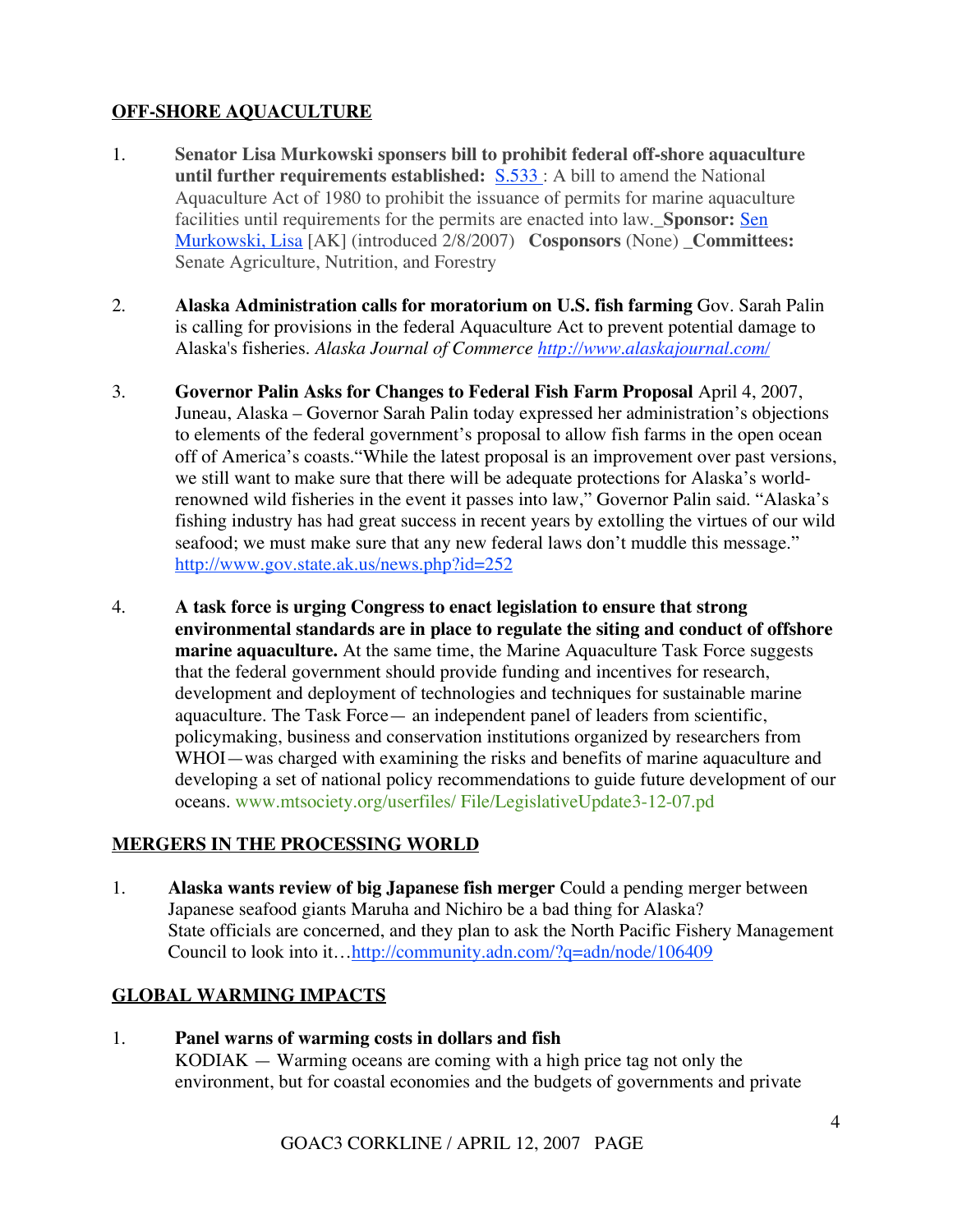enterprises, says Bob Pawlowski, executive director of the Alaska Fisheries Development Foundation. There are costs to the environment and to day-to-day business operations, Pawlowski said, holding up his wallet to emphasize the point at a ComFish seminar March 16 on the impact of climate change on fisheries and coastal communities in Alaska…http://www.alaskajournal.com/stories/040107/hom\_20070401019.shtml

#### **SOCIO-ECONOMIC AND SEAFOOD LABOR DATA**

- **1. Socio-Economic Discussion Paper: Comprehensive Socioeconomic Data Collection for Alaskan Fisheries: A Discussion and Suggestions** by The Economic and Social Sciences Research Program Alaska Fisheries Science Center Seattle, WA http://www.fakr.noaa.gov/npfmc/
- **2. Southwest Municipal Conference posts study Improving Seafood Harvest Labor Data:** SWAMC recently received the final Seafood Harvesting Labor Data report, written by Northern Economics….The full report may be downloaded at: http://electra.he.net/~swamc/images/stories/seafood%20harvesting%20labor%20data%20f inal%20report.pdf
- **3. THE FORAKER GROUP REPORT ON THE ALASKA NONPROFIT ECONOMY** A report on the economic importance of Alaska's nonprofit sector conducted by the Institute of Social and Economic Research University of Alaska Anchorage by Scott Goldsmith December 2006 www.**iser**.uaa.alaska.edu/
- **4. The Great Salmon Run** by Gunnar Knapp and Cathy Roheim and James Anderson of the Department of Environmental and Natural Resources at the University of Rhode Island www.**iser**.uaa.alaska.edu/

**IMPORTANT LINKS: The GOAC3 does not sponsor nor is responsible for any of the material in the following links except our own. Some of the links below are subscription news services that require payment.**

**(1) GOAC3**: www.goac3.org **(2)** NMFS/AK : /www.fakr.noaa.gov/ **(3)** NPFMC: /www.fakr.noaa.gov/npfmc/ **(4) NOAA Fish News:** To subscribe or search the FishNews archives, FishNews website. (5) AK CONGRESSIONAL DELEGATION: www.state.ak.us/local/CongressDelegation.shtml (6) U.S. CONGRESSIONAL LINKS: http://thomas.loc.gov/ (7) AK LEGISLATURE: w3.legis.state.ak.us/home.htm (8) AK BOF: www.boards.adfg.state.ak.us/ (9)ADF&G: www.adfg.state.ak.us/ (10) ALASKA COMMUNITIES: www.state.ak.us/local/communit.shtml